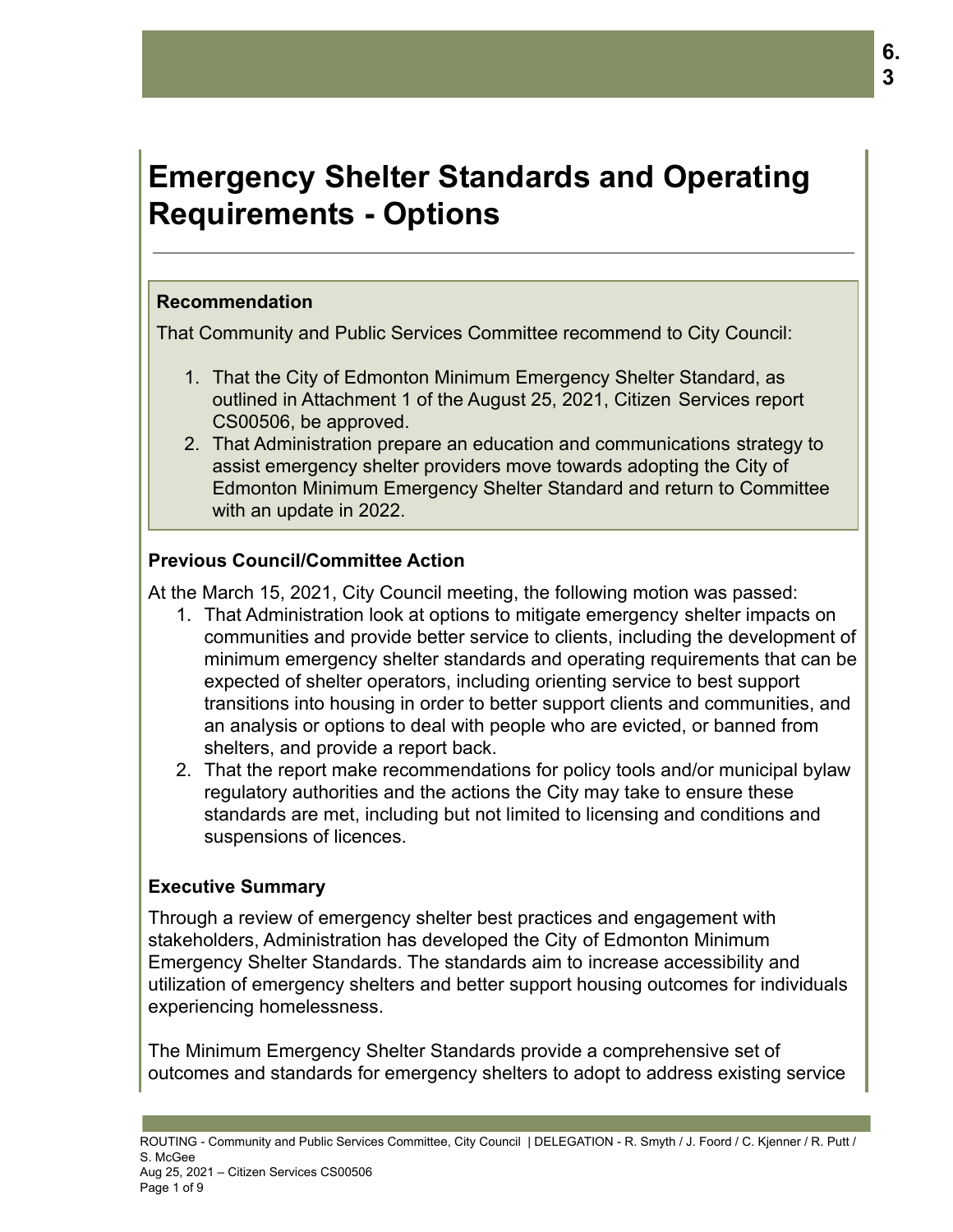gaps in Edmonton's shelter system, including those related to serving Indigenous peoples, individuals with complex health needs, including substance use disorders, and those who sleep outside.

### **Report**

According to the By Name List provided by Homeward Trust, there are more than 2,500 individuals currently experiencing homelessness in Edmonton, as of July 2021. Through a review of emergency shelter best practices from other jurisdictions and engagement with a variety of stakeholders, Administration has developed the City of Edmonton Minimum Emergency Shelter Standards (Attachment 1) that aim to increase accessibility and utilization of shelters and better support housing outcomes for individuals experiencing homelessness.

Edmonton's homeless-serving system is made up of a number of supports and programs, including day services, outreach services, medical supports, and a variety of short- to long-term affordable housing types. Within this system, emergency shelters serve as a place of last resort for individuals who have no reasonable alternative housing options; as such, emergency shelters are necessary to meet the immediate needs of shelter guests and connect people to the appropriate services, especially housing, so that their dependence on emergency shelter is rare, brief, and non-recurring.

Existing Regulatory Requirements for Emergency Shelters Emergency shelter services in Edmonton are the responsibility of the Government of Alberta. Various ministries within the Government of Alberta provide funding and regulatory oversight of different types of emergency shelters for different populations, including shelters for youth, families, women, and those fleeing domestic violence.

The Minimum Emergency Shelter Standards and the research completed to develop them were specific to emergency shelters that provide free, walk-up overnight shelter services to individuals without requiring a referral from other organizations. These types of emergency shelter spaces are funded and regulated by the provincial government and delivered by community agencies which often supplement operational funding with private donations and grants.

There are currently 644 emergency shelter beds available in Edmonton for adults at both temporary and permanent emergency shelters. Many of the locations listed below are temporary and were established as a response to the COVID-19 pandemic. The Herb Jamieson Centre, a 400-bed shelter for men run by Hope Mission, is currently under construction and anticipated to open in October 2021.

| Provider | Number<br>-ocation<br>of Beds |  | <b>Shelter Status</b> |
|----------|-------------------------------|--|-----------------------|
|----------|-------------------------------|--|-----------------------|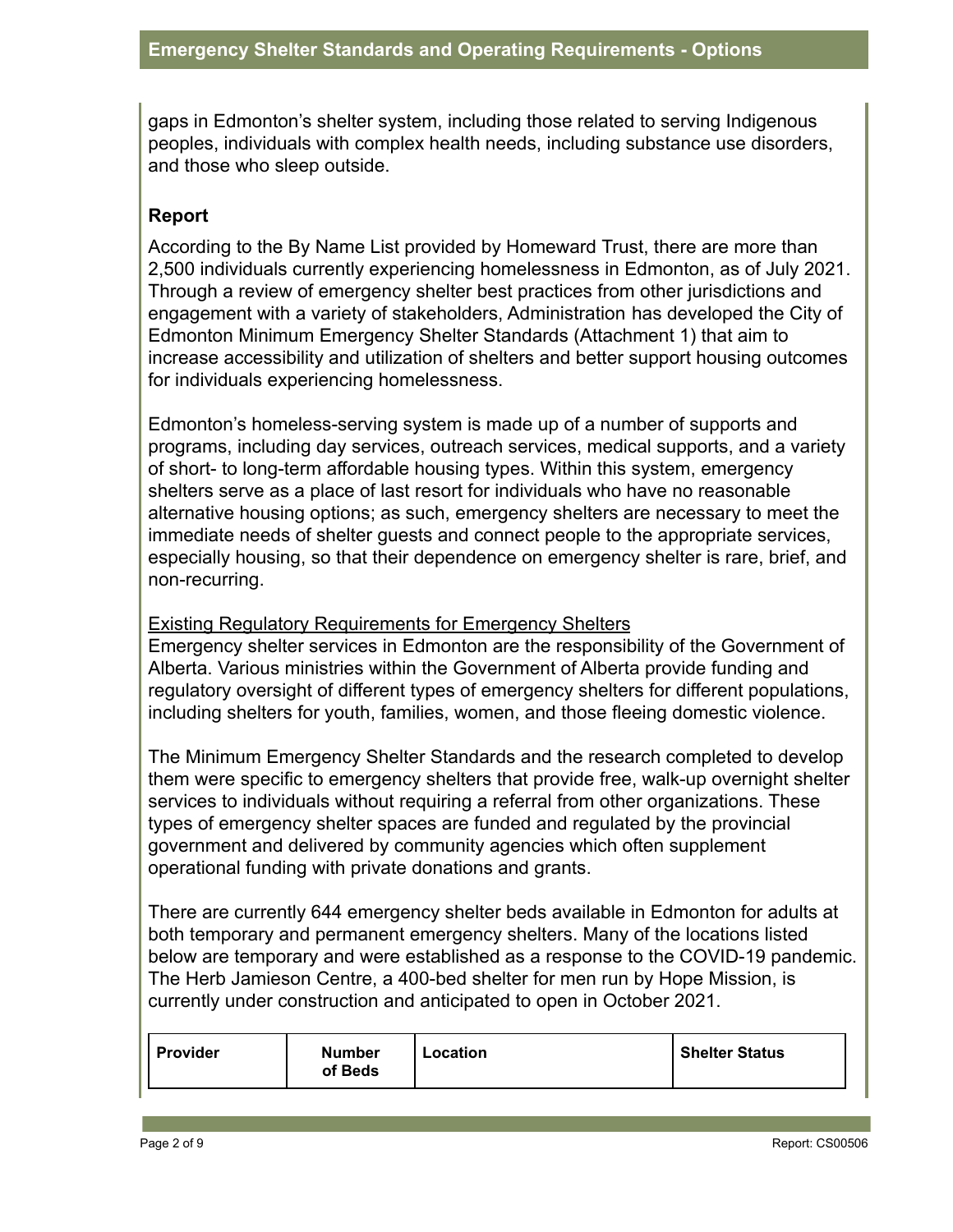| <b>Hope Mission</b> | 342 | Downtown                                                | Permanent                      |  |
|---------------------|-----|---------------------------------------------------------|--------------------------------|--|
| <b>Hope Mission</b> | 400 | Herb Jamieson                                           | Permanent<br>(opens fall 2021) |  |
| E <sub>4</sub> C    | 38  | <b>Women's Emergency</b><br><b>Accommodation Centre</b> | Permanent                      |  |
| <b>Hope Mission</b> | 150 | Spectrum                                                | <b>Temporary</b>               |  |
| <b>Mustard Seed</b> | 37  | <b>Trinity Lutheran Church</b>                          | <b>Temporary</b>               |  |
| <b>Mustard Seed</b> | 33  | <b>Knox Evangelical Church</b>                          | <b>Temporary</b>               |  |
| <b>Mustard Seed</b> | 24  | <b>Strathcona Baptist Church</b>                        | <b>Temporary</b>               |  |
| <b>Mustard Seed</b> | 20  | Moravian Church                                         | Temporary                      |  |

*Note: Capacity in emergency shelters is impacted by COVID-19 public health guidelines and other operational impacts, so is subject to change. Temporary shelter for those required to isolate due to COVID-19 is not included in this table*

All provincially-funded shelters in Alberta are required to adhere to the Homeless Shelter Accommodation Expectations (Attachment 2). Reviews of these expectations are done annually to ensure compliance. In addition, shelters must meet all other applicable legislation, including compliance with health, safety, building and fire codes, bylaws, regulations and legislation. The Homeless Shelter Accommodation Expectations is attached to all shelter grant agreements between the Government of Alberta and shelter operators and were last updated in 2018/19.

The Homeless Shelter Accommodation Expectations defer the majority of operational decisions to individual shelter operators within the bounds of existing legislation and funding agreements. For example:

- The document does not state how many meals a day should be provided by shelter operators but provides direction on safe food handling rules and obtaining the proper permits to provide food through Alberta Health Services.
- Shelter operators are required to ensure that employees receive appropriate training; however, there is no minimal training requirement across the system.
- The information and referral services expectation directs shelters to link clients with appropriate services in a timely manner but does not detail what service referrals are mandatory or how shelter providers should be evaluating the success of their operation.

# Minimum Emergency Shelter Standards

The development of Minimum Emergency Shelter Standards builds on work Administration conducted with Homeward Trust and other stakeholders to investigate and understand the root causes behind an increase in the number of encampments in Edmonton over the past several years. This research, which included first-person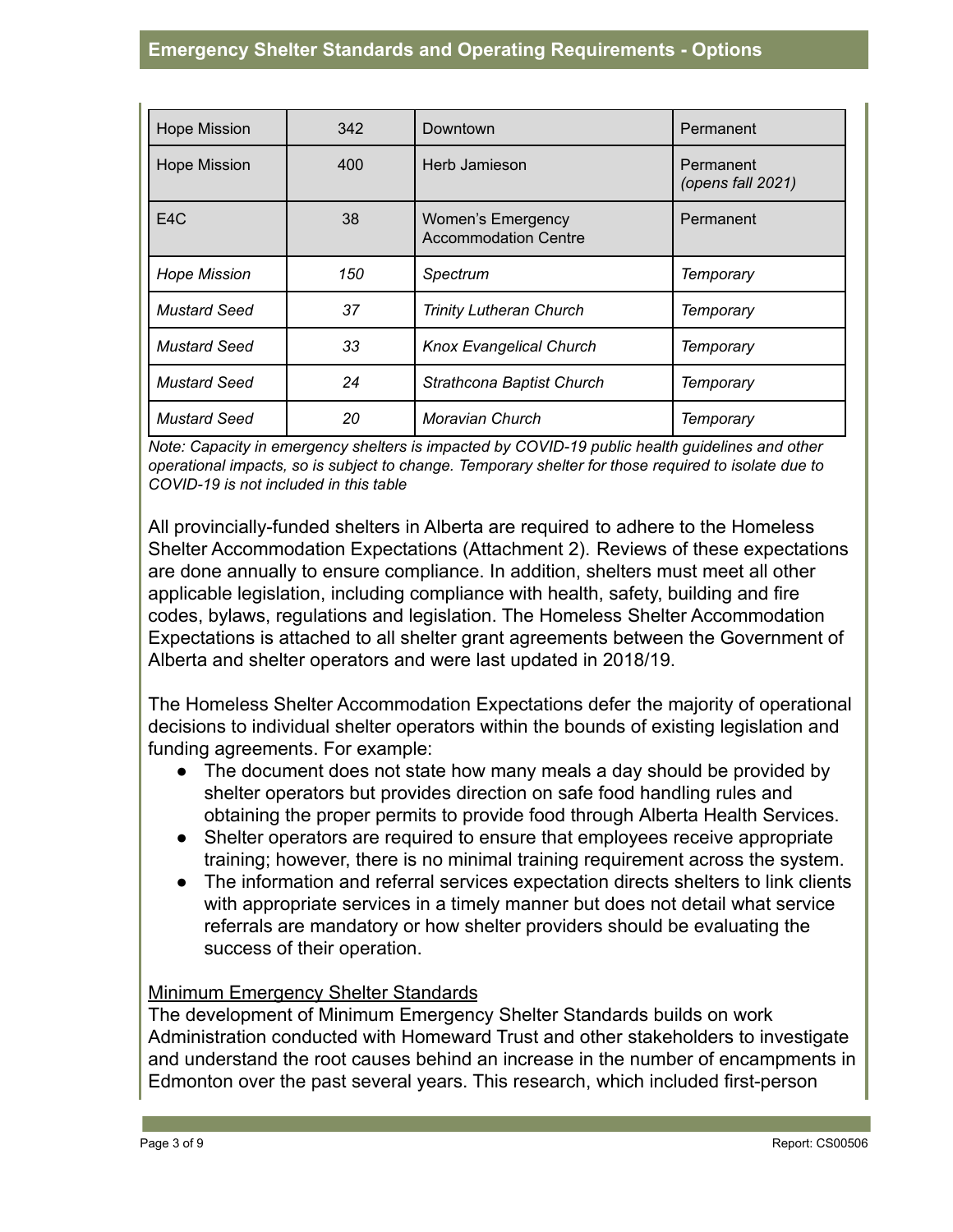interviews and surveys of people with lived experience, routinely identify emergency shelter conditions as a contributing factor to encampments.

Administration developed the Minimum Emergency Shelter Standards based on jurisdictional best-practices research and comprehensive stakeholder engagement to produce a comprehensive document that outlines operational practices to ensure emergency shelters are accessible and housing-focused.

Across Canada, emergency shelters that serve chronically homeless adults are examining their role within the homeless-serving system and how to improve services for their guests. Many emergency shelters originated from community-based organizations, like churches or civil-society groups, who identified a need in their community and volunteered to address it through charitable means. Although many short-term charitable efforts can provide immediate relief to those in need, the charitable model of line-ups, overnight shelter, and soup kitchens is no longer capable of sustainably addressing community needs and the larger goals to end homelessness. This is due to the increased physical, mental, and addictions health needs present in urban homeless populations and, as a result, emergency shelters are evolving and professionalizing their practices to deliver appropriate social and clinical health support.

The Canadian Shelter Transformation Network is a network of homeless shelter leaders and organizations committed to becoming housing focused, co-chaired by the executive director of Calgary's largest emergency shelter, the Calgary Drop-in Centre. Supported by the Canadian Alliance to End Homelessness, this network has curated significant research and produced tool-kits to assist emergency shelters in becoming housing-focused in order to end homelessness. Notably, the Calgary Drop-in Centre is a leader in this work and has transformed to be focused on generating strong housing outcomes. This transformation was led internally and not mandated by the Government of Alberta and had minimal financial impacts to the organization.

In addition to the resources provided by the Canadian Shelter Transformation Network, Administration reviewed shelter standards from other Canadian jurisdictions, including the City of Toronto and BC Housing, to develop the draft content which was then presented to a wide variety of stakeholders for feedback between April and July 2021 (Attachment 3).

Through the engagement process, consistent themes emerged regarding gaps in Edmonton's shelter system, including data-collection and analysis of outcomes, the increasing complexity of needs and corresponding need for housing-focused, low-barrier options, and the ongoing challenges to address concerns from neighbouring communities. Many stakeholders also identified a lack of cultural support services for Indigenous peoples who comprise over 60 percent of all people experiencing homelessness in Edmonton.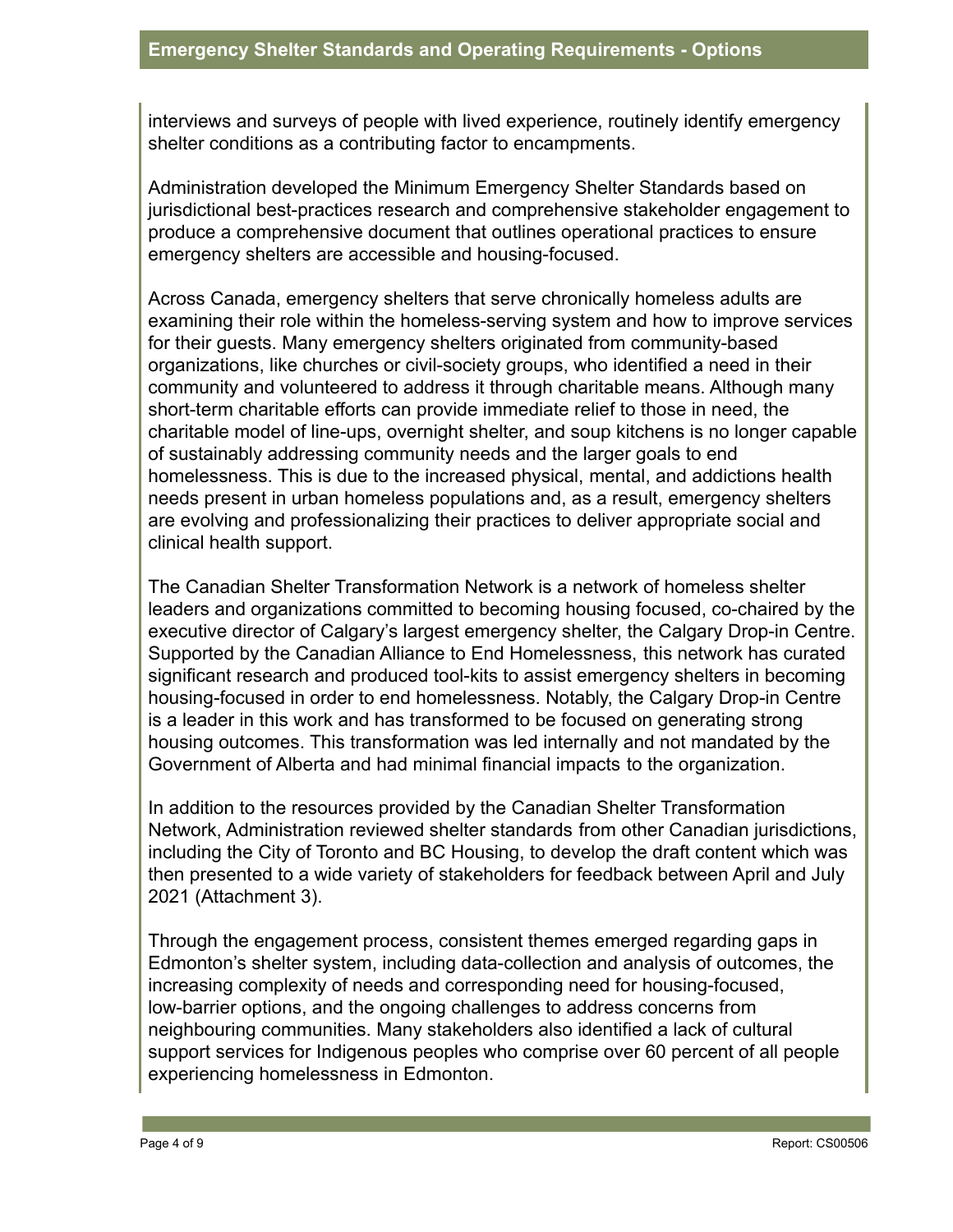Concerns about community disorder around shelter locations were also highlighted by a variety of stakeholders. Representatives from business improvement areas and community leagues identified cleanliness and garbage, drug-use, and line-ups or queuing for individuals to access services as top of mind issues. Most stakeholders identified concerns with encampments being located directly adjacent to emergency shelters and a lack of support for those who are in crisis. One organization noted that shelters have limited tools to support those with complex needs, short of phoning emergency services. Stakeholders identified significant gaps in mental health and addictions services that limits the ability of emergency shelters to care for clients. Without these supports, enforcement agencies will continue to be the first response to people with complex health needs.

Finally, service providers emphasized that there is no one-size-fits all approach to sheltering. Shelter operations must have appropriate staffing and space to allow for one-on-one goal setting between shelter guests and support workers and the shelter system must become more adaptive to the unique needs of vulnerable groups (including women, those who identify as 2SLGBTQ+ (two-spirit, lesbian, gay, bisexual, transgender, queer/questioning, and plus), Indigenous populations, and those with complex health needs). The majority of shelter operators agreed emergency shelters serving more than 50 individuals in one space will generally struggle to balance meeting these needs with both individual and community safety concerns.

The Minimum Emergency Shelter Standards enhance the existing regulatory framework used by the Government of Alberta. They seek to standardize operations and service delivery across emergency shelters in Edmonton to ensure operators are working together towards collective goals to improve housing and social outcomes for individuals experiencing homelessness. The standards also recognize that there are system responsibilities, especially as it relates to health services and affordable housing, that must be concurrently addressed. The standards contain a set of guiding principles that directly inform the operational, service-delivery, and physical infrastructure best practices with associated outcomes to evaluate the success of adopting these best practices moving forward.

#### The City of Edmonton's Role

The City of Edmonton liaises regularly with emergency shelters in the homeless-serving sector to work towards better outcomes for people experiencing homelessness. However, the City of Edmonton does not provide routine funding for permanent emergency shelter operations and is not currently regulating internal shelter operations.

If approved by City Council, certain parts of the Minimum Emergency Shelter Standards could be regulated through the City's business licencing or permitting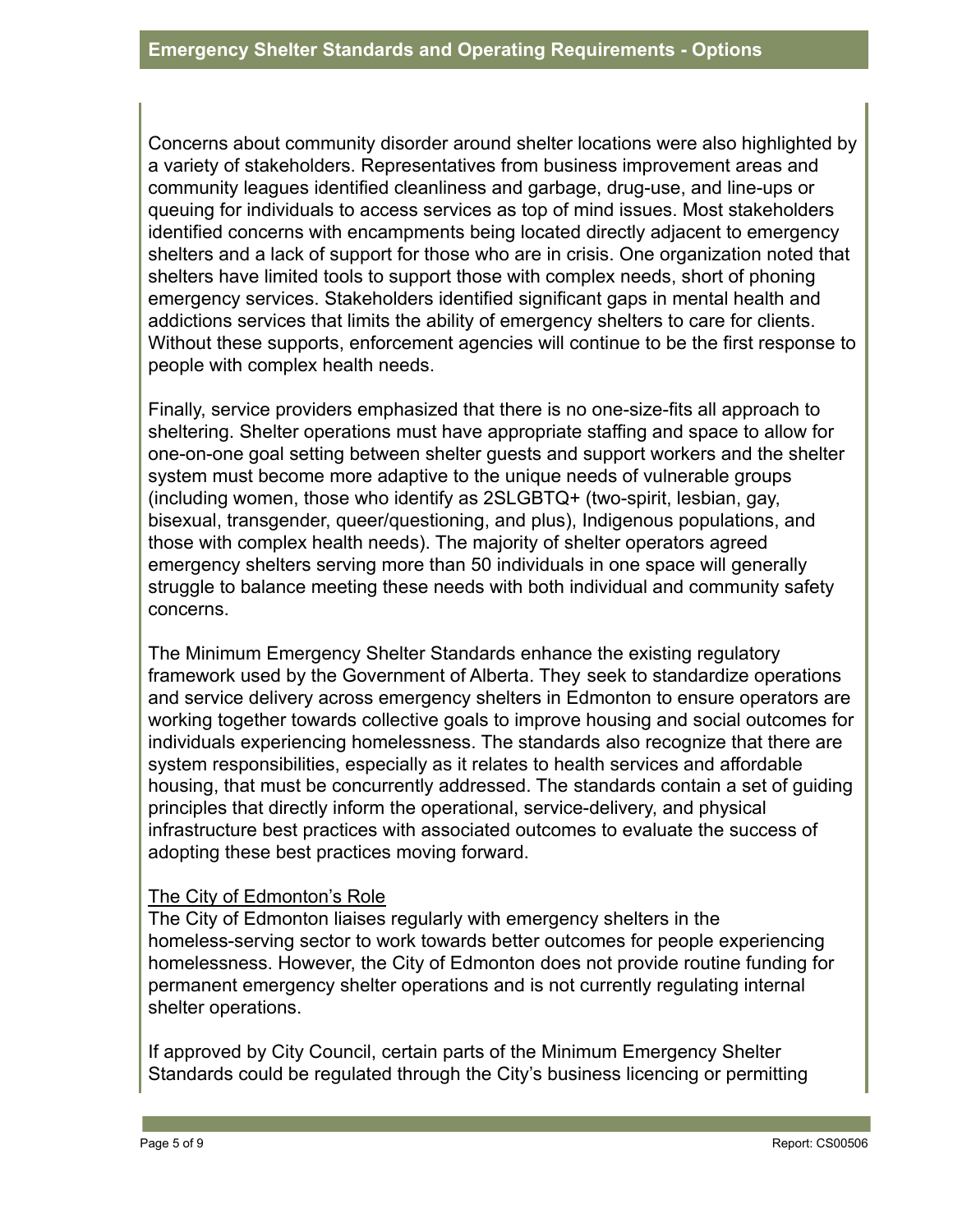processes; however, there are limitations in adopting either of these approaches as outlined in Attachment 4. If City Council wishes to use formal regulatory mechanisms, more engagement would be required to determine exactly what can be included in either option and corresponding resourcing requirements.

The regulatory option that provides Administration with the most direct influence over internal shelter operations is through public funding agreements. However, given the jurisdictional responsibility of funding emergency shelter services rests with the Government of Alberta and in consideration of the City of Edmonton's financial challenges during COVID-19 recovery, this option is not recommended.

Ultimately, the City of Edmonton cannot unilaterally improve service delivery in the shelter system through regulation. Throughout the engagement, stakeholders repeated the critical importance of collaboration and integration with other sector stakeholders, especially on determining expedient pathways to housing from shelter. Emergency shelter operators also articulated that increased resources and support from the Government of Alberta to implement the standards would be critical to success.

In order to increase accessibility and improve housing outcomes for individuals accessing shelter, emergency shelters need to work with both the City of Edmonton and Government of Alberta, other service providers, and health and justice systems to meet the immediate needs of their guests and ultimately move them to safe housing. If City Council approves the Minimum Emergency Shelter Standards, Administration will develop a communications and education strategy to work with partners to determine an implementation plan. This strategy could include:

- advocacy to the provincial government to adopt the standards
- an educational tool-kit for shelter operators to implement operational changes to be in line with the standards
- communication to the public and funders/donors about the standards
- ongoing work within existing systems-planning tables to make changes to the shelter system

### How to Support Individuals Banned from Shelter

The Government of Alberta has identified that it supports shelter operators in ensuring that shelter is available to those who need it while also maintaining the safety of all users. Currently, there is no shared list between service providers of individuals who are banned from a shelter, nor is there a regulated service restriction or banning policy that shelter operators need to abide by.

Through the engagement process, all stakeholders identified that the challenge of serving individuals with complex behavioural symptoms, significant mental health issues and substance use has intensified throughout the COVID-19 pandemic and the ongoing opioid epidemic. Shelter operators identified that a lack of appropriate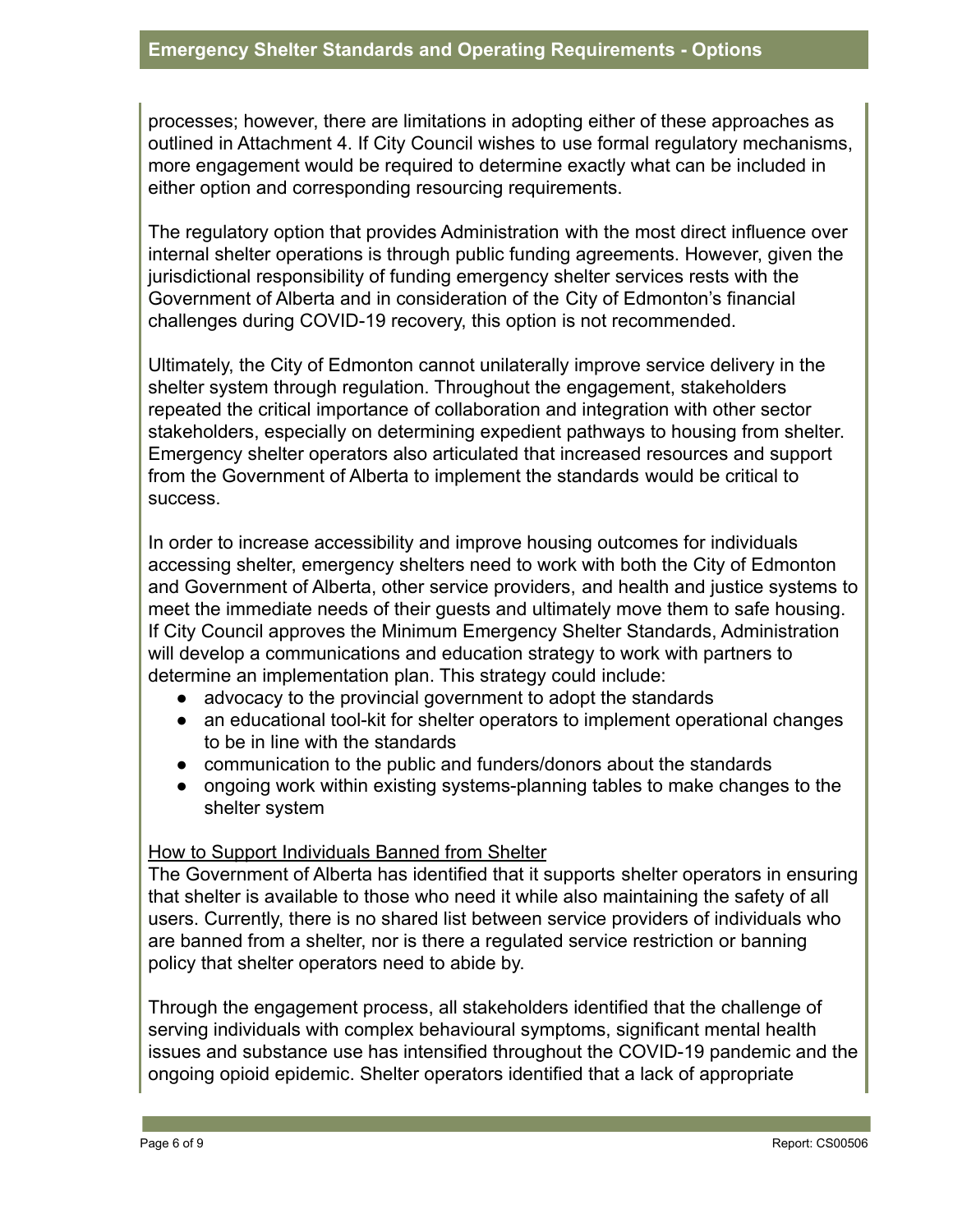medical supports in emergency shelters poses a significant challenge for staff in keeping all shelter guests safe; specifically, a lack of interaction with the health care system often means shelter staff can be unaware of a guest's pre-existing health condition and/or not equipped with the skills and tools necessary to support them.

This situation can be doubly challenging for police and peace officers when they are called by emergency shelter operators to respond to people in crisis or they transport individuals with complex needs to emergency shelters only to learn they may be banned. Although there are a number of multidisciplinary teams within Edmonton Police Service that are designed to respond to vulnerable individuals or offenders requiring social support, these teams do not primarily interact with those with complex needs who are banned from shelter or living in encampments. Edmonton Police Service's Human-centred Engagement and Liaison Partnership may engage with individuals with complex needs more frequently; however, they face similar challenges as the emergency shelters in assisting community members due to a lack of integrated medical services and available appropriate shelter and housing options.

The George Spady Society was the only emergency shelter option with clinical support for individuals active in their substance use who have both physical and mental health disorders. However, the society ceased providing shelter operations in 2020, replaced by a medical detox program for people seeking drug treatment. When operating, the George Spady Society emergency shelter was consistently fully utilized and at capacity every night and its closure has exacerbated this service gap.

Stakeholders reiterated the need to increase the supply of supportive housing that has integrated medical and social supports on-site as a critical solution to decreasing chronic homelessness in Edmonton. In early 2022, the City of Edmonton will finish construction of at least 210 units of supportive housing in partnership with Homeward Trust, funded by the City of Edmonton, the Government of Alberta, and Government of Canada.

#### **Budget/Financial Implications**

There are no budget or financial implications associated with approving the Minimum Emergency Shelter Standards at this time. Currently, all ongoing work with emergency shelters is being done internally using existing resources.

#### **Legal Implications**

Regulatory options for emergency shelters are outlined in Attachment 4.

# **Public Engagement**

Administration engaged a number of key stakeholders via one-on-one presentations on the draft Minimum Emergency Shelter Standards.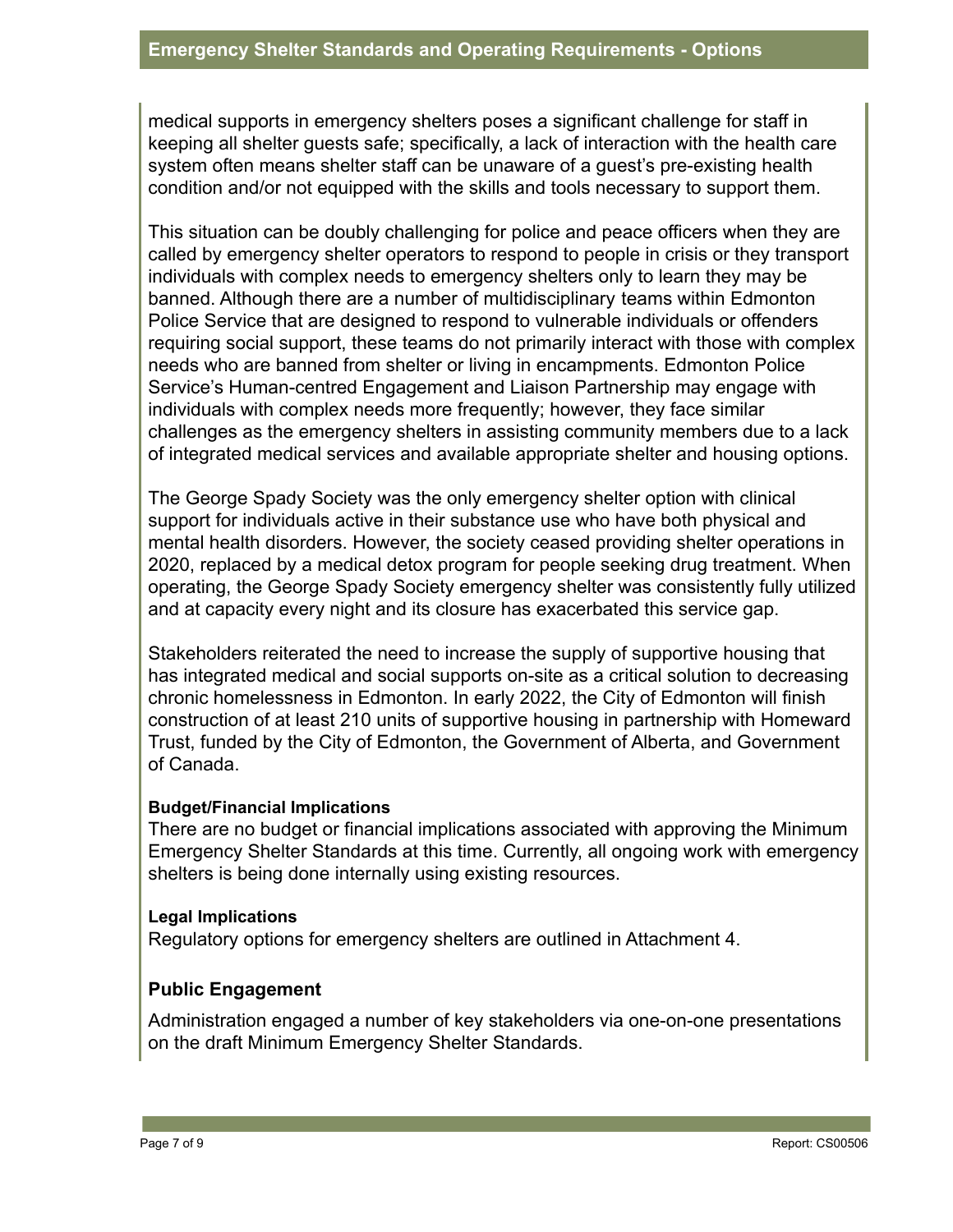# **Corporate Outcomes and Performance Management**

#### **Corporate Outcome(s):** Edmonton is a safe city Outcome(s) **Neasure(s)** Result(s) **Target(s)** Edmontonians have safe and adequate housing Number of people experiencing homelessness June 2021: 2,526 June 2020: 1,693 June 2019: 1,219 Decrease year over year

## **Risk Assessment**

| <b>Risk</b><br><b>Element</b>     | <b>Risk</b><br><b>Description</b>                                                                                                                                                   | Likelihood   | Impact            | <b>Risk Score</b><br>(with current<br>mitigations) | <b>Current</b><br><b>Mitigations</b>                                                                                                                                                    | <b>Potential</b><br><b>Future</b><br><b>Mitigations</b>                                                                                                                                |  |  |  |  |  |
|-----------------------------------|-------------------------------------------------------------------------------------------------------------------------------------------------------------------------------------|--------------|-------------------|----------------------------------------------------|-----------------------------------------------------------------------------------------------------------------------------------------------------------------------------------------|----------------------------------------------------------------------------------------------------------------------------------------------------------------------------------------|--|--|--|--|--|
|                                   | If recommendation is approved                                                                                                                                                       |              |                   |                                                    |                                                                                                                                                                                         |                                                                                                                                                                                        |  |  |  |  |  |
| Public<br>Perception              | Municipal<br>government is<br>not able to<br>implement<br>significant<br>changes to the<br>shelter system as<br>the<br>responsibilities<br>lies with other<br>regulatory<br>bodies. | 2 - Moderate | 1 - Minor         | $2 - Low$                                          | City staff will<br>continue to work<br>with the<br>Government of<br>Alberta and<br>other<br>stakeholders to<br>improve<br>Edmonton's<br>shelter system.                                 | City staff will<br>provide updates<br>to Council on<br>progress made<br>towards adopting<br>standards.<br>including<br>limitations as it<br>relates to<br>jurisdictional<br>authority. |  |  |  |  |  |
| Public<br>Perception              | The Minimum<br>Emergency<br>Shelter<br>Standards are<br>approved but are<br>not adopted by<br>emergency<br>shelter operators<br>as the standards<br>are not binding.                | 2 - Moderate | 1 - Minor         | $2 - Low$                                          | City staff will<br>continue to<br>assist<br>emergency<br>shelter operators<br>to move towards<br>adopting the<br>standards<br>through an<br>education and<br>communication<br>strategy. | City staff will<br>provide updates<br>to Council on<br>progress made<br>towards adopting<br>standards,<br>including<br>limitations as it<br>relates to<br>jurisdictional<br>authority. |  |  |  |  |  |
| If recommendation is not approved |                                                                                                                                                                                     |              |                   |                                                    |                                                                                                                                                                                         |                                                                                                                                                                                        |  |  |  |  |  |
| Public<br>Perception              | Municipal<br>government is<br>not responding to<br>feedback from<br>stakeholders<br>about emergency<br>shelter<br>operations.                                                       | 2 - Moderate | $2 -$<br>Moderate | $4 - Low$                                          | City staff have<br>done extensive<br>engagement<br>with<br>stakeholders<br>and are<br>responsive to<br>citizen concerns.                                                                | City staff will<br>continue to<br>engage and work<br>with<br>stakeholders<br>about alternative<br>solutions to<br>improving<br>Edmonton's<br>shelter system.                           |  |  |  |  |  |